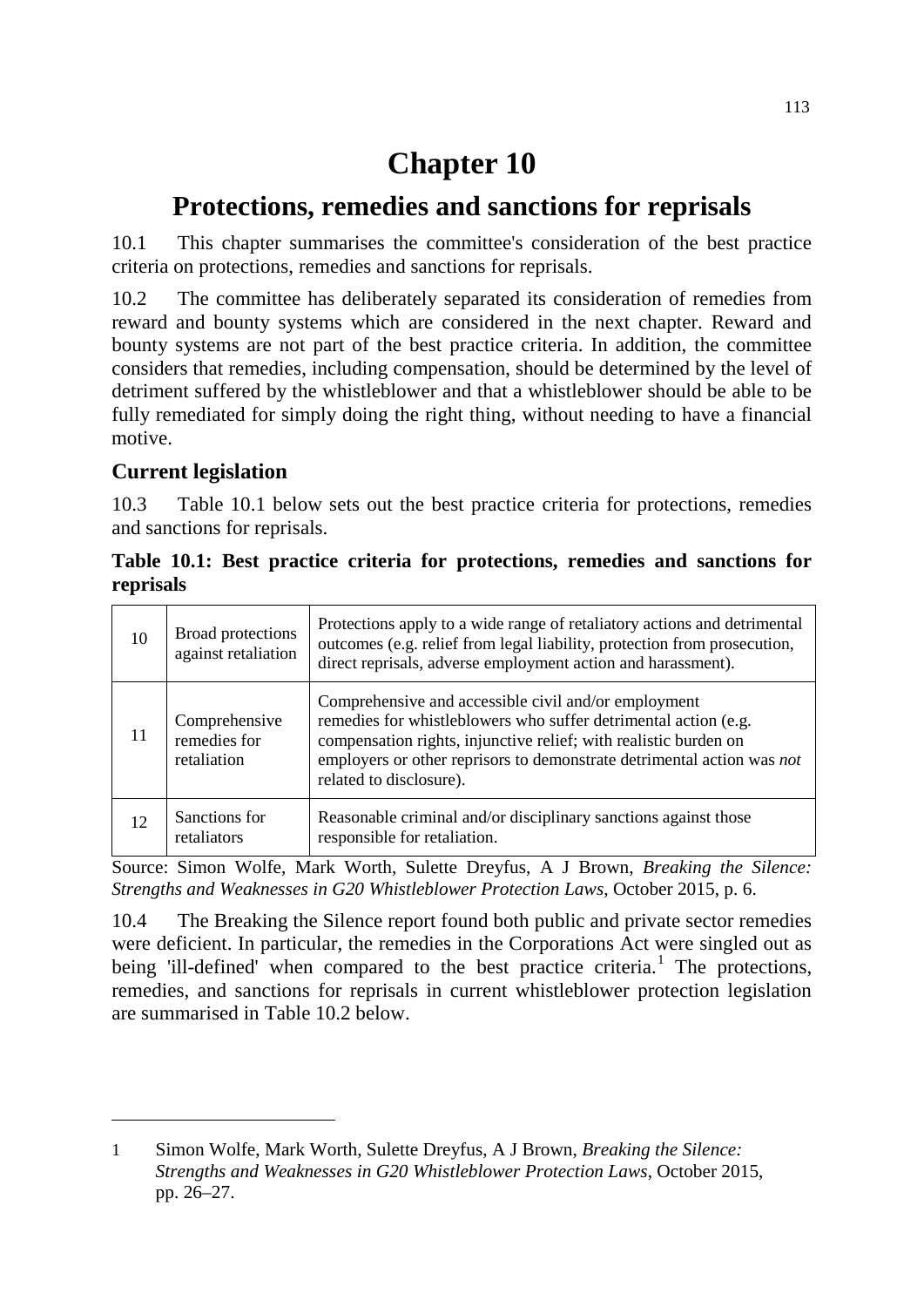| <b>Best Practice</b><br><b>Criteria</b> for<br>Whistleblowing<br>Legislation | <b>Public Interest</b><br><b>Disclosure Act 2013</b>                                                                                                                                                                                                                                                       | <b>Fair Work (Registered</b><br><b>Organisations</b> ) Act<br>2009                                                                                                         | <b>Corporations Act 2001</b>                                                                                                                                                                                                                                                                                                        |  |
|------------------------------------------------------------------------------|------------------------------------------------------------------------------------------------------------------------------------------------------------------------------------------------------------------------------------------------------------------------------------------------------------|----------------------------------------------------------------------------------------------------------------------------------------------------------------------------|-------------------------------------------------------------------------------------------------------------------------------------------------------------------------------------------------------------------------------------------------------------------------------------------------------------------------------------|--|
| <b>Broad</b><br>protections                                                  | Sections $9-12$ -<br>Protection from legal<br>liability, contractual<br>remedies, and privilege<br>from defamation.                                                                                                                                                                                        | Section $337B$ – Protection<br>from legal liability,<br>contractual remedies, and<br>privilege from defamation.<br>Section 337BA -<br>protection from reprisals,           | Section1317AB-<br>Protection from legal                                                                                                                                                                                                                                                                                             |  |
| against<br>retaliation                                                       | Section 13 - Protection<br>from reprisals including<br>dismissal, injury,<br>alteration of position<br>and discrimination.                                                                                                                                                                                 | including dismissal, injury,<br>alteration of position,<br>discrimination,<br>harassment, harm<br>including psychological<br>harm and damage to<br>property or reputation. | liability, contract<br>termination.                                                                                                                                                                                                                                                                                                 |  |
| Comprehensive<br>remedies for<br>retaliation                                 | Section $14-$<br>Compensation<br>Section $15 -$ Injunctions<br>and apologies<br>Section $16-$<br>Reinstatement<br>Section 18 - Costs only if<br>vexatious<br>No reverse onus<br>Section 14 allows for a<br>court to require both an<br>individual reprisor and the<br>organisation to pay<br>compensation. | Section $337$ BB $-$<br>Compensation<br>Injunctions<br>Apologies<br>Reinstatement<br>Exemplary damages<br>Section 337BC - Costs<br>only if vexatious<br>No reverse onus    | Section $1317AD -$<br>Compensation only<br>The Act does not appear to<br>provide for:<br>Injunctions<br>Apologies<br>Reinstatement<br><b>Exemplary Damages.</b><br>Costs only if vexatious<br>Note: civil remedies are<br>ONLY available if a<br>criminal offence of reprisal<br>is shown to have been<br>taken.<br>No reverse onus |  |
| <b>Sanctions for</b><br>retaliators                                          | Section 19 – Offences<br>No Civil penalties, but<br>sections 14, 15 and 16<br>provide that a person may<br>still be held liable for<br>taking reprisal action.                                                                                                                                             | Section 337BD - Civil<br>penalties<br>Section 337BE Criminal<br>offences                                                                                                   | Section 1317AC prohibits<br>victimisation including<br>detriment and threats.                                                                                                                                                                                                                                                       |  |

#### **Table 10.2: Protections, remedies, and sanctions for reprisals.**

Key: White  $=$  strongest protections; Mid grey  $=$  weaker protections; Dark grey  $=$  weakest protections.

Source: Table 10.2 represents the committee's analysis of Acts and relevant sections as listed in the table and Simon Wolfe, Mark Worth, Sulette Dreyfus, A J Brown, *Breaking the Silence: Strengths and Weaknesses in G20 Whistleblower Protection Laws,* October 2015, p. 6.

10.5 Of the three Acts considered in Table 10.2, the Corporations Act has the weakest protections. While the public sector protections in the PID Act are stronger, some deficiencies remain, including the definition of reprisals, the absence of provisions for exemplary damages, and a lack of civil penalties.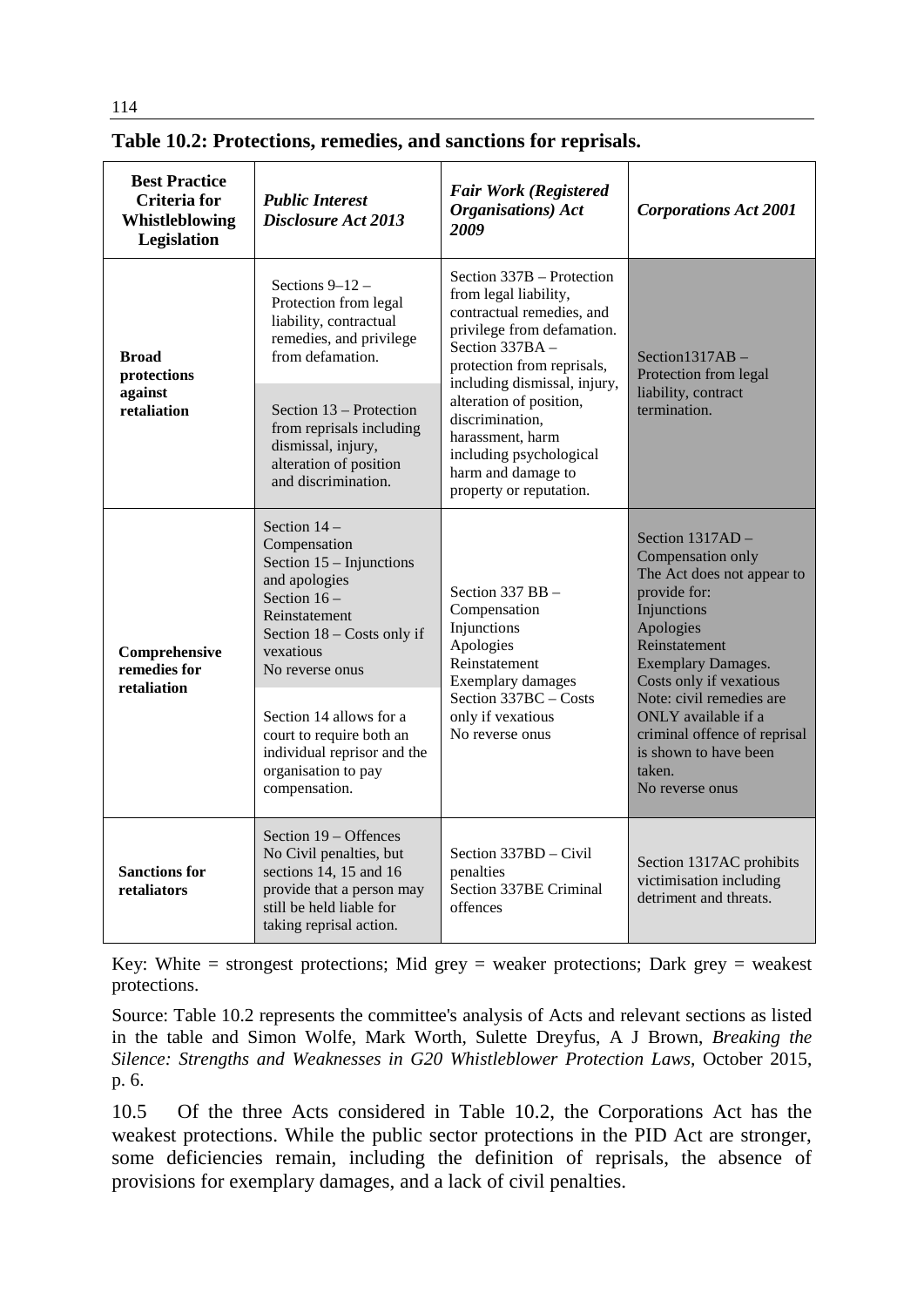10.6 The FWRO Act whistleblower protections are the strongest and as amended in December 2016 provide enhanced remedies through:

- a broader definition of reprisals which add: harassment or intimidation, physical or psychological harm or injury, and damage to a person's property or reputation;
- the potential for a court to make orders relating to: compensation, injunctions, apologies, reinstatement, and exemplary damages;
- different arrangements for remedies, including the potential for other parties to make applications on behalf of the whistleblower; and
- civil penalties that are decoupled from criminal offences.<sup>[2](#page-2-0)</sup>

#### **Evidence received during the inquiry**

10.7 This section summarises views put to the committee by witnesses and submitters on the definitions of, and remedies and sanctions for, reprisals.

#### *Definition of reprisals*

10.8 Noting the FWRO Act enables a whistleblower who has made a protected disclosure to seek a remedy if they have suffered from a reprisal action, Associate Professor Kath Hall supported the broader definition of reprisals contained in the FWRO Act:

'Reprisal' is very broadly defined…as a series of behaviours but that can be connected to either a protected disclosure or even the suspicion that a protected disclosure may be made.<sup>[3](#page-2-1)</sup>

10.9 Likewise, Mr Denis Gentilin supported the broad reprisal and whistleblower compensation arrangements in the FWRO Act:

Having reviewed the amendments, my layperson view is that they unquestionably provide recourse for whistleblowers who experience inferior outcomes. Not only do they give the courts the ability to award compensation, but the definition of what constitutes reprisal is broad. [4](#page-2-2)

…it is also possible that the amendments as currently drafted will have the desired effect and motivate managers to invest in programs and processes that both encourage speaking up within their organisations and promote positive outcomes for whistleblowers. As executives and directors learn that their organisations could be liable if they fail to appropriately look after those who raise concerns, there is every likelihood this will drive increased focus.<sup>[5](#page-2-3)</sup>

<span id="page-2-0"></span><sup>2</sup> FWRO Act, sections 337BA–337BE.

<span id="page-2-1"></span><sup>3</sup> Associate Professor Kath Hall, Deputy Director (Law), Transnational Research Institute on Corruption, Australian National University, *Committee Hansard*, 23 February 2017, p. 27.

<span id="page-2-2"></span><sup>4</sup> Mr Denis Gentilin, Answers to questions on notice, 28 April 2017 (received 12 May 2017).

<span id="page-2-3"></span><sup>5</sup> Mr Denis Gentilin, Answers to questions on notice, 28 April 2017 (received 12 May 2017).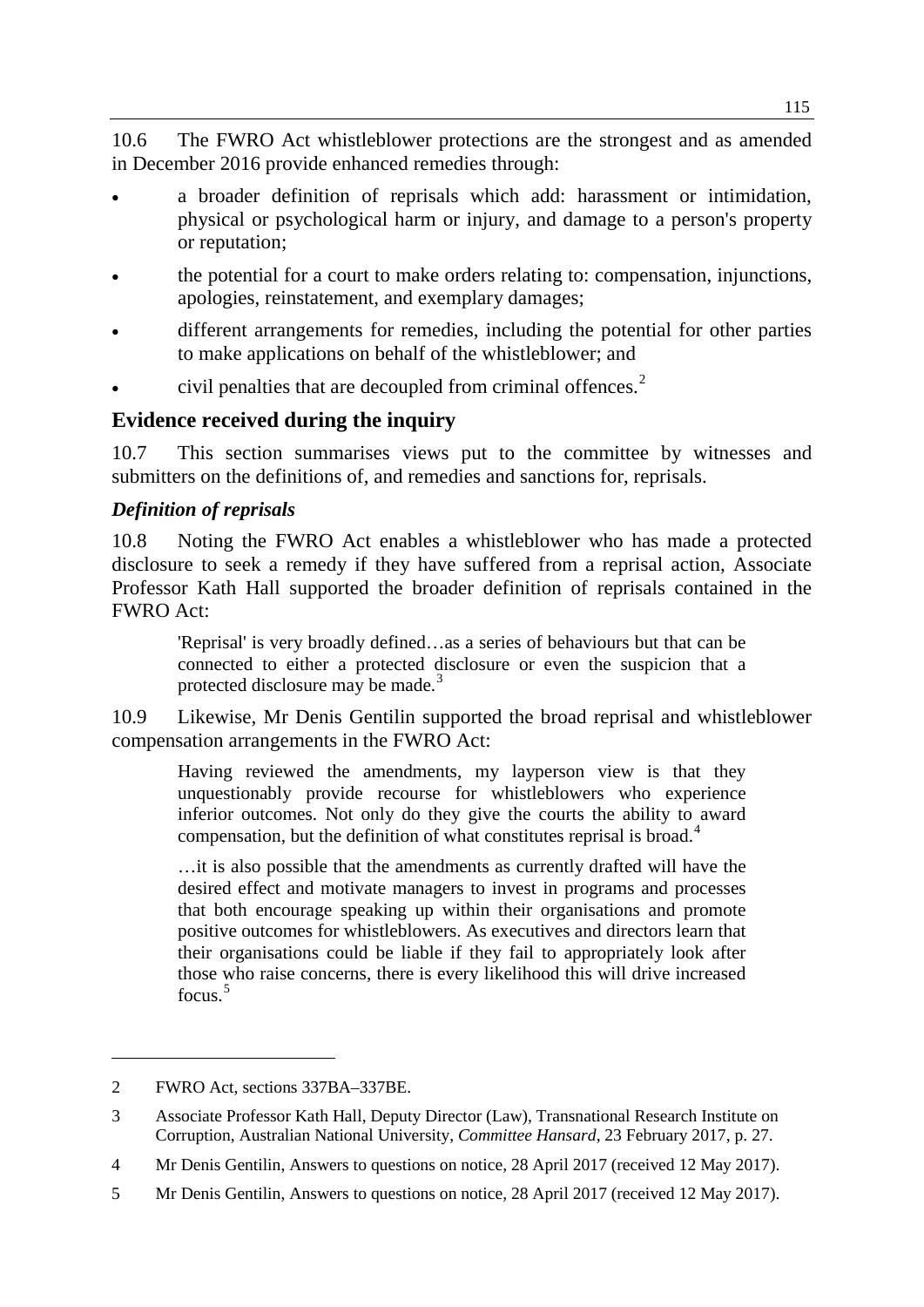10.10 Ms Serene Lillywhite, Chief Executive Officer, Transparency International, supported the broader definition of reprisals and argued that deliberate reprisals against public interest whistleblowers should be criminal. However, she was also of the view that civil remedies should be made available that are accessible, equitable, predictable, and low-cost whenever a whistleblower suffers personally including in their employment.<sup>[6](#page-3-0)</sup>

#### *Remedies*

-

10.11 ASIC recommended overhauling the compensation arrangements for reprisals so whistleblowers are confident they will not be disadvantaged as a result of disclosing corporate wrongdoing. ASIC suggested it is vital to:

- clearly define 'reprisal' and 'detriment' and the nature of the damages for which a whistleblower may make a compensation claim (which should not be capped); and to
- ensure cost protection for whistleblowers (unless a claim has been made vexatiously).

10.12 ASIC also suggested considering the following options for securing compensation for a whistleblower if the corporation involved became insolvent. Consistent with current practice, the whistleblower would become an unsecured creditor. Alternatively, the Commonwealth could make the compensation payment to the claimant in the first instance. The payment could then be offset from penalties obtained as a result of actions by the regulator generally. The compensation payment would become a debt to the Commonwealth, standing in the shoes of the claimant as an unsecured creditor.<sup>[8](#page-3-2)</sup> Mr Warren Day, Senior Executive Leader, ASIC suggested there could be initial funding from government to set that fund up until it could be funded through penalties.<sup>[9](#page-3-3)</sup>

10.13 Professor A J Brown also noted that it could be advantageous to establish a way to fund compensation in a situation where the company responsible for reprisals is bankrupt. $10$ 

10.14 Mr Matthew Chesher, Director Legal and Policy, MEAA informed the committee that it supports the creation of a protected fund, where a proportion of funds from successful prosecutions and settlements are preserved to support

116

<span id="page-3-0"></span><sup>6</sup> Ms Serene Lillywhite, Chief Executive Officer, Transparency International, *Committee Hansard*, 27 April 2017, p. 2; Transparency International, *Answers to questions on notice*, 11 April 2017 (received 17 May 2017).

<span id="page-3-1"></span><sup>7</sup> Australian Securities and Investments Commission, *Submission 51*, pp. 5, 22.

<span id="page-3-2"></span><sup>8</sup> Australian Securities and Investments Commission, *Submission 51*, p. 24.

<span id="page-3-3"></span><sup>9</sup> Mr Warren Day, Senior Executive Leader, Assessment and Intelligence, Australian Securities and Investments Commission, *Committee Hansard*, 27 April 2017, p. 64.

<span id="page-3-4"></span><sup>10</sup> Professor A J Brown, Program Leader, Public Integrity and Anti-Corruption, Centre for Governance and Public Policy, Griffith University, *Committee Hansard*, 31 May 2017, pp. 5–6.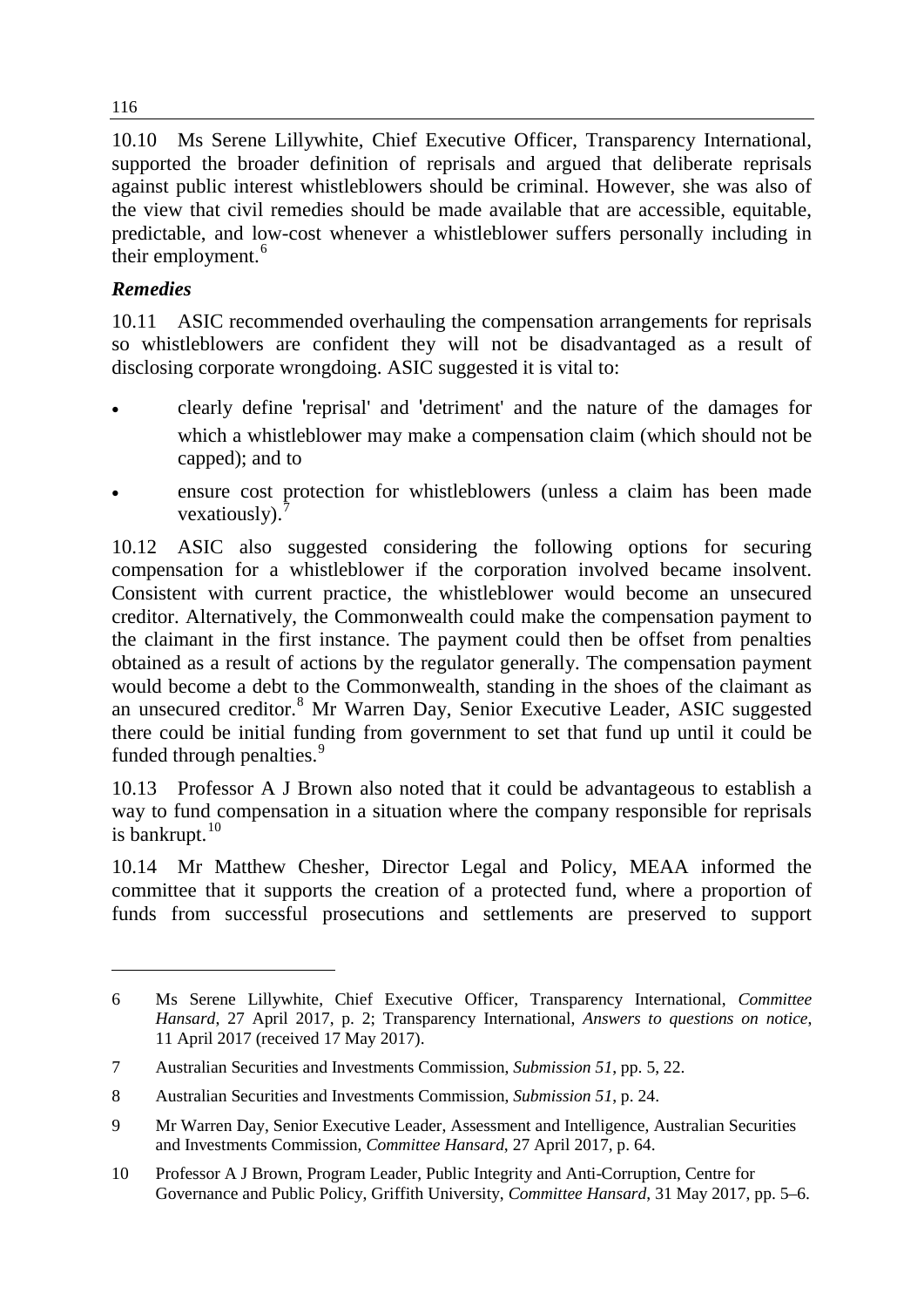whistleblowers whose future employment is unviable due to their disclosing conduct. $^{11}$  $^{11}$  $^{11}$ 

10.15 Mr Chesher also suggested that the objective of compensation should be support for actual loss. He supported a methodology to ensure that people do not suffer financial detriment,<sup>[12](#page-4-1)</sup> and suggested the following approach:

I believe that it would need to be a statutory office holder making that kind of determination. There would need to be some evidence of loss or prejudice. You would imagine that a whistleblower who is subject to discrimination could bring it to a regulator's attention in order to seek their assistance. [13](#page-4-2)

10.16 Mr Gentilin argued that legislative change was necessary to improve the financial compensation arrangements for whistleblowers:

In the worst-case scenarios, the costs associated with whistleblowing, both financial and emotional, are enormous. At a minimum, the legislation should provide coverage for the financial costs, and, what is more, when an organisation has failed to create an environment that is supportive of positive whistleblowing outcomes, it should be made liable for these costs. The compensation should be generous and not be associated with any caveats that potentially make it refundable.<sup>[14](#page-4-3)</sup>

10.17 Ms Julia Angrisano, national secretary of the FSU, informed the committee that compensation should be available to those who use whistleblower protections to expose unethical behaviour or corporate misconduct. Where an employee can demonstrate financial disadvantage, the compensation should recompense them and the compensation should include loss of future earnings.[15](#page-4-4)

10.18 Ms Louise Petschler, General Manager, Advocacy, AICD advocated increasing the amount of compensation and the ease with which whistleblowers can access and apply for compensation if they have suffered some form of financial loss because of disclosing the alleged misconduct.<sup>[16](#page-4-5)</sup>

<span id="page-4-2"></span>13 Mr Matthew Chesher, Director Legal and Policy, Media, Entertainment & Arts Alliance, *Committee Hansard*, 27 April 2017, p. 29.

- <span id="page-4-4"></span>15 Ms Julia Angrisano, National Secretary, Finance Sector Union of Australia, *Committee Hansard*, 28 April 2017, p. 9.
- <span id="page-4-5"></span>16 Ms Louise Petschler, General Manager, Advocacy, Australian Institute of Company Directors, *Committee Hansard*, 28 April 2017, p. 26.

<span id="page-4-0"></span><sup>11</sup> Mr Matthew Chesher, Director Legal and Policy, Media, Entertainment & Arts Alliance, *Committee Hansard*, 27 April 2017, p. 26.

<span id="page-4-1"></span><sup>12</sup> Mr Matthew Chesher, Director Legal and Policy, Media, Entertainment & Arts Alliance, *Committee Hansard*, 27 April 2017, p. 26.

<span id="page-4-3"></span><sup>14</sup> Mr Dennis Gentilin, private capacity, *Committee Hansard*, 28 April 2017, p. 1.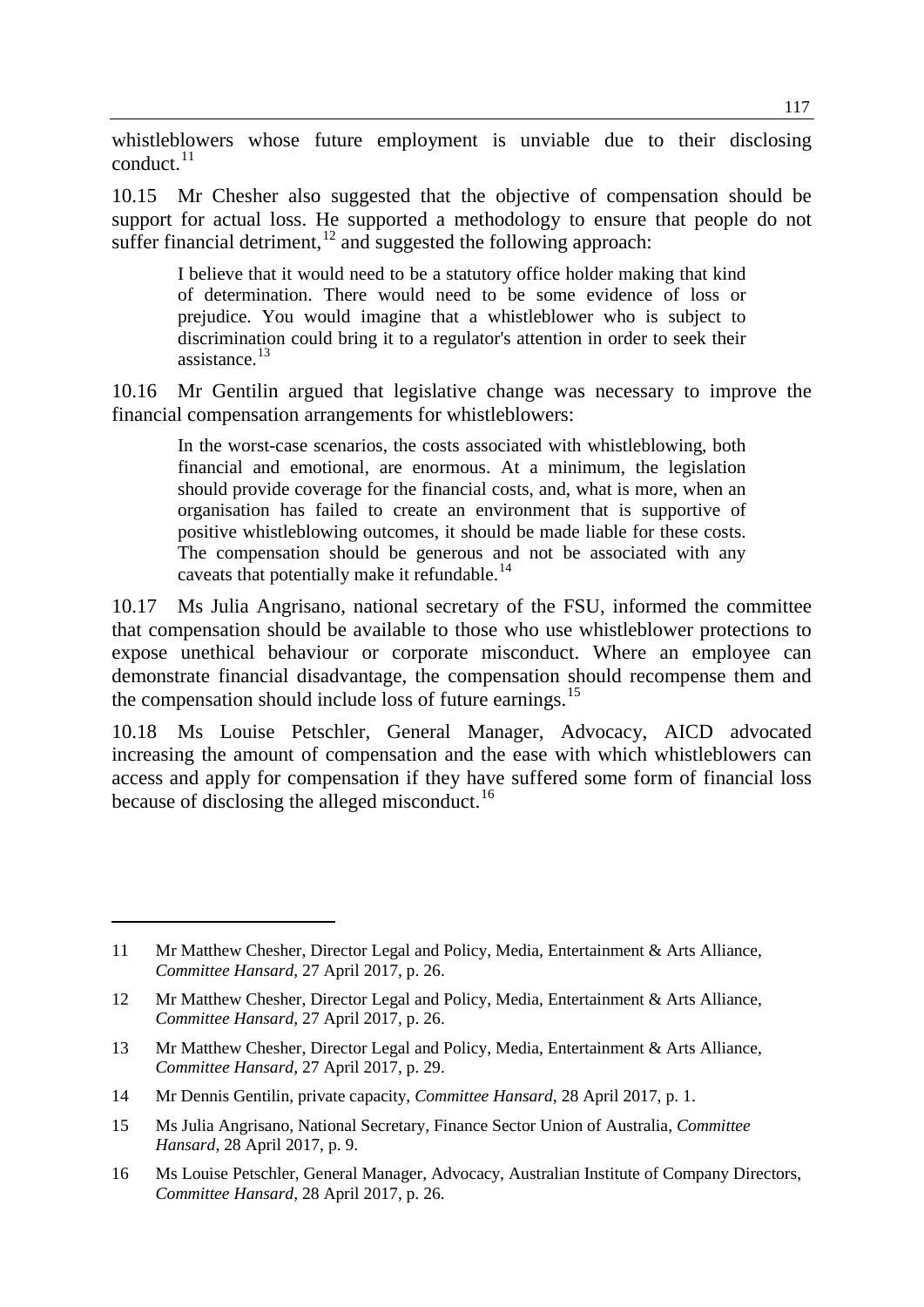*Remedies under the FWRO Act*

10.19 Mr Howard Whitton, director of the Ethicos Group, supported the compensation arrangements set out in the FWRO whistleblower protections.<sup>[17](#page-5-0)</sup>

10.20 Transparency International welcomed the other whistleblower remedies set out in the FWRO Act including exemplary damages and protecting whistleblowers against respondents' costs.<sup>[18](#page-5-1)</sup>

10.21 Associate Professor Hall argued that the FWRO Act protections strike a good balance:

[T]he court is not required to make any of the orders if there is the belief or suspicion that the disclosure by the whistleblower is not any part of the reason for the reprisal. So the burden of proof for the whistleblower and the obligations in terms of the organisation are, in my opinion, much better balanced.[19](#page-5-2)

10.22 Professor Brown informed the committee that Section 337BB of the FWRO Act creates an important new basis for more effective remedies by recognising the need to address foreseeable dangers and providing that liability for compensation will arise either:

- where a person by act or omission causes detriment to a person, because they believe or suspect them to be a whistleblower (a reprisal); *or*
- where detriment is caused to a whistleblower by act or omission, as the result of a failure to fulfil a duty to prevent or control that detriment – irrespective of whether any belief or suspicion that they had made a disclosure was a direct reason for the damaging acts or omissions themselves, or who was directly responsible for those acts.

This second step is akin to the recognition of organisations' duties under workplace health and safety law, to prevent foreseeable dangers from manifesting – rather than simply outlawing and penalising acts or omissions that are deliberately or negligently dangerous, after they have occurred.<sup>[20](#page-5-3)</sup>

#### *Sanctions*

-

10.23 One of the issues that arose during the inquiry was the interaction between civil remedies and the offence provisions relating to reprisal activity and how they vary across the three Acts.

<span id="page-5-0"></span><sup>17</sup> Mr Howard Whitton, Director, The Ethicos Group, *Committee Hansard*, 23 February 2017, p. 15.

<span id="page-5-1"></span><sup>18</sup> Transparency International, *Answers to questions on notice*, 11 April 2017 (received 17 May 2017).

<span id="page-5-2"></span><sup>19</sup> Associate Professor Kath Hall, Deputy Director (Law), Transnational Research Institute on Corruption, Australian National University, *Committee Hansard*, 23 February 2017, p. 27.

<span id="page-5-3"></span><sup>20</sup> Professor A J Brown, Program Leader, Public Integrity and Anti-Corruption, Centre for Governance and Public Policy, Griffith University, *Answers to questions on notice*, 18 and 24 May 2017 (received 15 June 2017).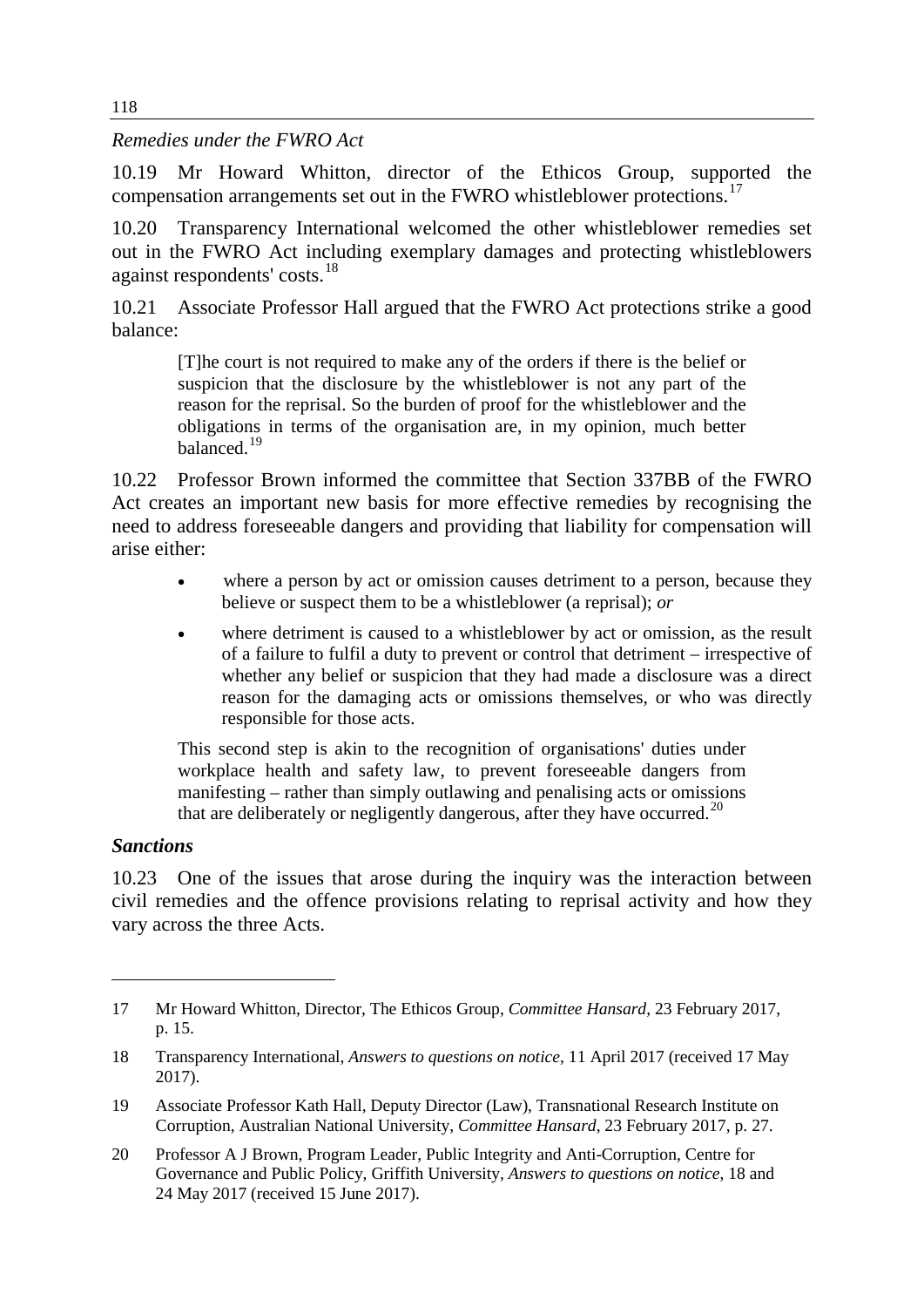10.24 Under section 19A of the PID Act, a person can claim civil remedies in relation to the taking of a reprisal (or the threat to take a reprisal) in addition to, or separate from, a prosecution for a criminal offence. Similarly, under section 337BF of the FWRO Act, a person may seek civil remedies even if a prosecution for a criminal offence against section 337BE in relation to the reprisal or threat has not been brought, or cannot be brought. $^{21}$  $^{21}$  $^{21}$ 

10.25 By contrast, Professor Brown identified serious shortcomings in the current whistleblower protections under the Corporations Act because they require that a criminal offence is shown to have occurred:

This is a uniquely Australian problem. No country in the world has criminalised reprisals against whistleblowers the way that we have since the 1990s, so no other country has created the problem for itself of then trying to figure out how to provide civil compensation remedies for the same reprisals if, in fact, they have already been identified as criminal.<sup>[22](#page-6-1)</sup>

10.26 In addition, Professor Brown explained that the FWRO Act whistleblower protections have other significant advantages over current corporate whistleblower protections because the FWRO provisions include liability for a failure in the duty to support and protect a whistleblower:

…the thing that the Fair Work (Registered Organisations) Act does, though, for the first time is actually to say that civil liability can be attracted where there is a failure on the part of somebody to fulfil a duty to either protect or support, or to control others who are likely to undertake a reprisal, so it does shift the ground significantly in a positive direction. That is an issue on which there has now been some positive movement, but the ultimate solution on this is something that really needs to be worked through.<sup>[23](#page-6-2)</sup>

10.27 However, Professor Brown suggested that the way reprisals are defined in the FWRO Act whistleblower protections could be further improved:

The Committee should recommend that the grounds for criminal and civil liability be separated to make the gaining of civil remedies more realistic, and remove the current dependency (whether explicit or implicit) on the need for compensable acts or omissions to have been undertaken *for the reason* that a person was believed or suspected to have made a disclosure.<sup>[24](#page-6-3)</sup>

<span id="page-6-0"></span><sup>21</sup> PID Act; FWRO Act.

<span id="page-6-1"></span><sup>22</sup> Professor A J Brown, Program Leader, Public Integrity and Anti-Corruption, Centre for Governance and Public Policy, Griffith University, *Committee Hansard*, 23 February 2017, p. 28.

<span id="page-6-2"></span><sup>23</sup> Professor A J Brown, Program Leader, Public Integrity and Anti-Corruption, Centre for Governance and Public Policy, Griffith University, *Committee Hansard*, 23 February 2017, p. 28.

<span id="page-6-3"></span><sup>24</sup> Professor A J Brown, Program Leader, Public Integrity and Anti-Corruption, Centre for Governance and Public Policy, Griffith University, *Answers to questions on notice*, 18 and 24 May 2017 (received 15 June 2017).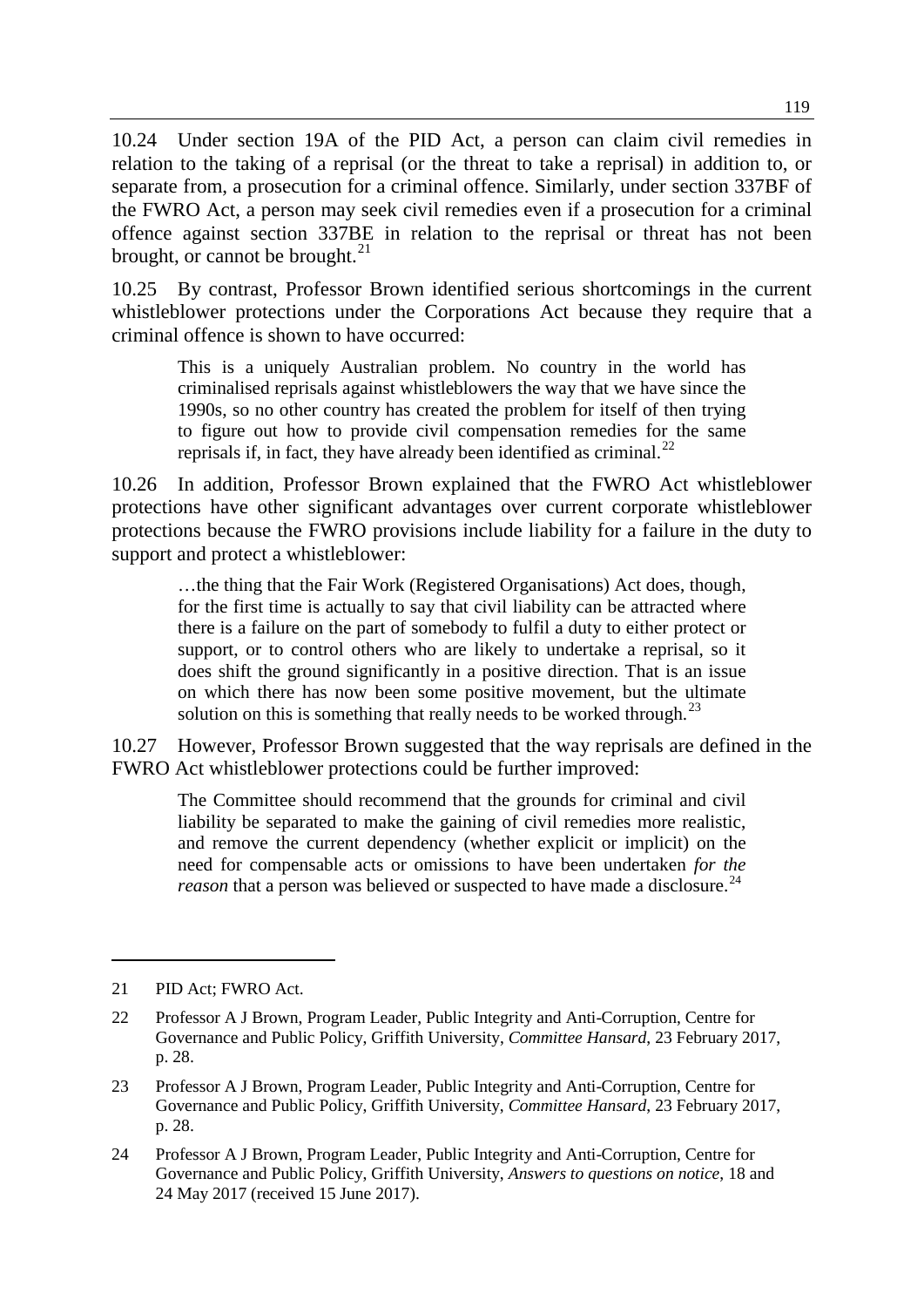10.28 Transparency International supported Professor Brown's suggestion for untangling the civil and criminal aspects of reprisal and detriment:

…further legislative steps should be taken to separate the criminal offence of reprisal from the breadth of circumstances that should give rise to employment or civil remedies for detrimental outcomes. Employment and civil remedies need to be available where anyone fails in their duty to support and protect a whistleblower, or to prevent or restrain detrimental outcomes, including detriment which may be unintended but could and should have been foreseen. This is distinct from a 'reprisal', which carries implications of intent or knowledge that an act or omission would result in detrimental impacts, as direct punishment or retaliation for the disclosure.<sup>[25](#page-7-0)</sup>

#### *Liability for paying compensation*

10.29 There was some support for increasing the penalties on companies that retaliate against whistleblowers in any way,  $^{26}$  $^{26}$  $^{26}$  as well as arguments that a company that has potentially harassed or victimised the whistleblower is the party that should pay when compensation is awarded. $^{27}$  $^{27}$  $^{27}$ 

10.30 With respect to the apportioning of liability for compensation payments relating to reprisals in the Commonwealth public sector, section 14 of the PID Act sets out the options for courts to require both individuals and organisations to be liable for compensation. In other words, it appears that section 14 of the PID Act allows a court to determine the relative attribution of liability between the organisation and the individual or individuals that took the reprisal action.<sup>[28](#page-7-3)</sup>

10.31 Professor Brown was of the view that an approach similar to section 14 in the PID Act could be usefully replicated in legislation for the private sector.<sup>[29](#page-7-4)</sup>

10.32 If an approach similar to section 14 in the PID Act was replicated in legislation for the private sector, it may address the 'agency problem' identified by Mr Thomas (see chapter 2). To recap, the 'agency problem' relates to a situation where an organisation implements best practice procedures around whistleblowing, and yet one or more of its employees takes reprisal action against a whistleblower, primarily because the goals and incentives (and disincentives) faced by the organisation and its employees may not necessarily align.

<span id="page-7-0"></span><sup>25</sup> Transparency International, *Answers to questions on notice*, 27 April 2017 (received 17 May 2017).

<span id="page-7-1"></span><sup>26</sup> Ms Louise Petschler, General Manager, Advocacy, Australian Institute of Company Directors *Committee Hansard*, 28 April 2017, p. 26.

<span id="page-7-2"></span><sup>27</sup> Mr Warren Day, Senior Executive Leader, Assessment and Intelligence, Australian Securities and Investments Commission, *Committee Hansard*, 27 April 2017, p. 64.

<span id="page-7-3"></span><sup>28</sup> PID Act.

<span id="page-7-4"></span><sup>29</sup> Professor A J Brown, Program Leader, Public Integrity and Anti-Corruption, Centre for Governance and Public Policy, Griffith University, *Answers to questions on notice*, 18 and 24 May 2017 (received 15 June 2017).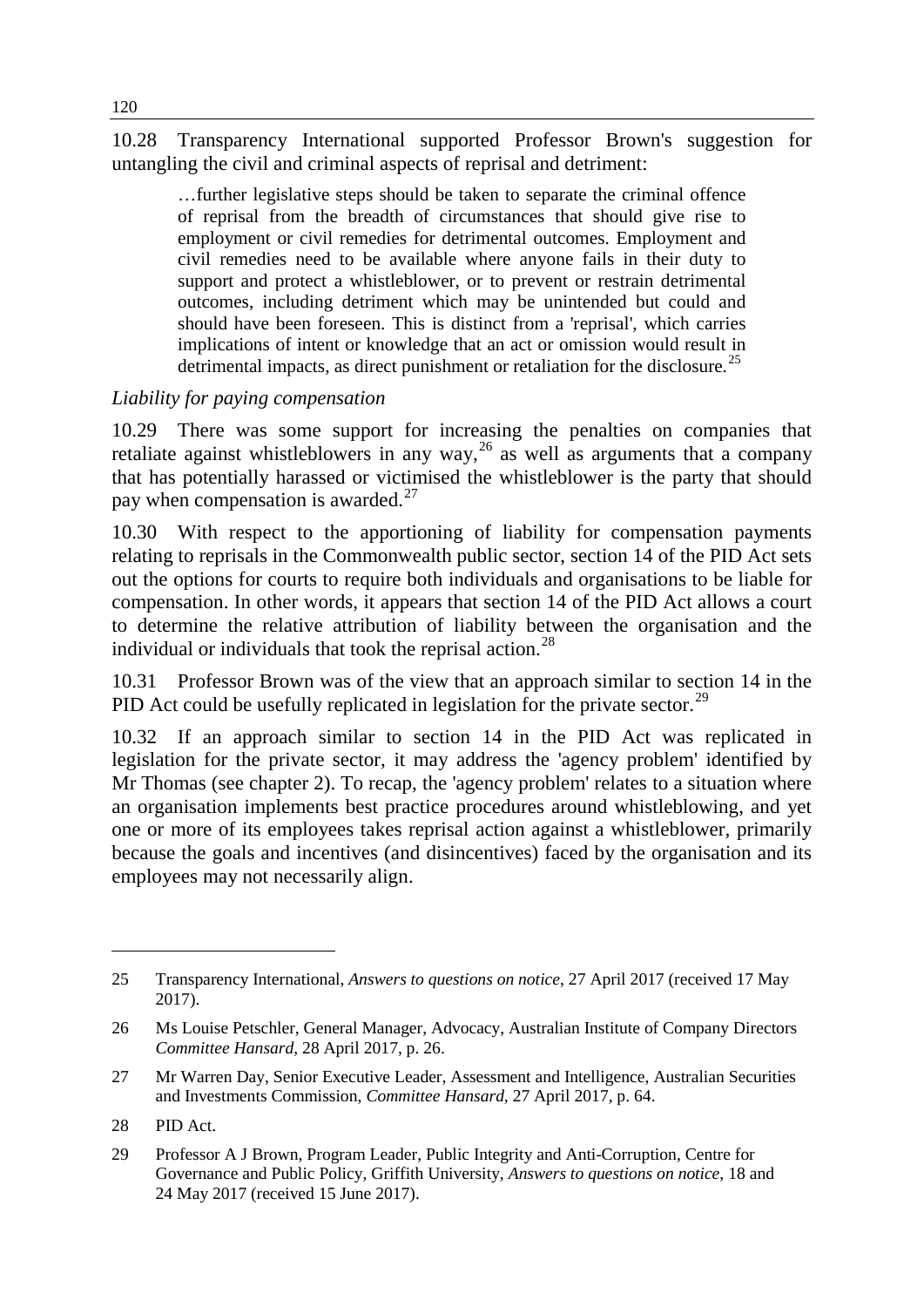#### **Committee view**

10.33 As shown in Table 10.2, evidence to the inquiry drew attention to significant inconsistencies in the current whistleblower protections across the PID Act, FWRO Act, and Corporations Act with respect to the protections, remedies and sanctions available under the respective pieces of legislation.

10.34 The committee notes that the protections, remedies and sanctions in the FWRO Act were some of the most significant reforms made to the FWRO Act in December 2016 (see 10.6). The committee further notes that there was broad support for the reforms that have been made to the FWRO Act.

10.35 By contrast, witnesses drew attention to the paucity of protections and remedies under the Corporations Act as well as the shortcomings in the legislation that make it extremely difficult to prove that a reprisal has occurred. The committee also notes there was strong support for improving the compensation provisions.

10.36 The committee considers that the evidence to the inquiry makes a strong case for extending the reforms in the FWRO Act to both the public sector and the rest of the private sector. The committee considers that this would be a sensible approach that would align legislation with best practice and have the further advantage of harmonising the provisions for protections, remedies and sanctions across the public and private sectors.

10.37 The committee also considers that the separation of the grounds for criminal and civil liability is an important reform that would draw a distinction between the criminal offence of reprisal and the wide range of circumstances that would give rise to employment or civil remedies for detrimental outcomes. This would make it easier for a whistleblower (or whistleblowers) to gain civil remedies, and would remove the current dependency (whether explicit or implicit) on the need for compensable acts or omissions to have been undertaken for the reason that a person was believed or suspected to have made a disclosure.

#### **Recommendation 10.1**

**10.38 The committee recommends that the** *Fair Work (Registered Organisations) Act 2009* **be amended to separate the grounds for civil and criminal liability.**

#### **Recommendation 10.2**

**10.39 The committee recommends that a Whistleblowing Protection Act reflect whistleblower protections, remedies and sanctions for reprisals in the** *Fair Work (Registered Organisations) Act 2009***, including:**

- **protection from harassment, harm including psychological harm and damage to property or reputation;**
- **remedies for exemplary damages;**
- **sanctions including civil penalties; and**
- **separating the grounds for criminal and civil liability.**